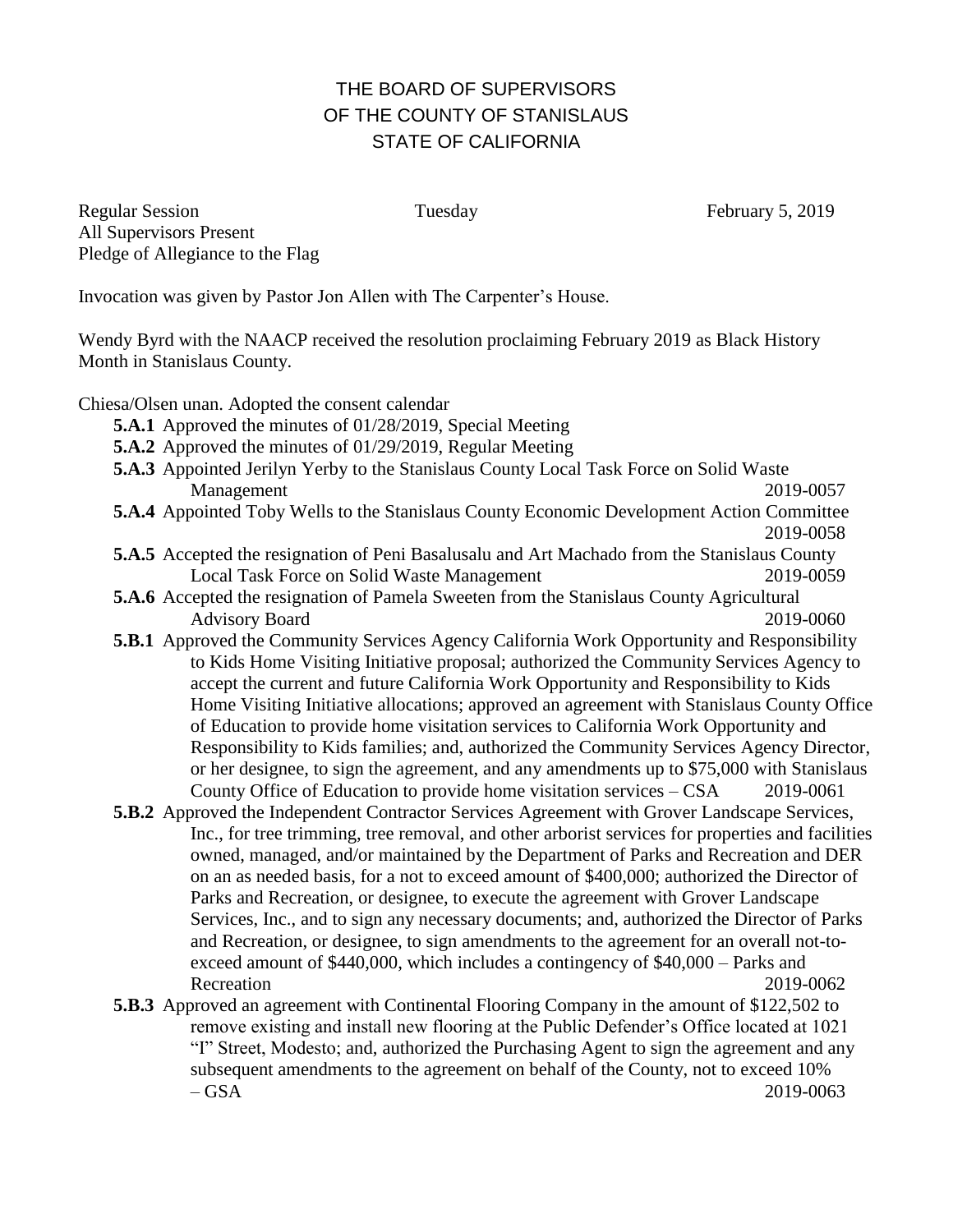- **5.B.4** Authorized the Director of Parks and Recreation, or designee, to apply for, and if awarded enter into and sign the grant agreements for the California Department of Parks and Recreation Off-Highway Motor Vehicle Recreation Division Grants Program for the 2019- 2022 grant period; authorized the Director of Parks and Recreation, or designee, to apply for, and if awarded enter into and sign the grant agreements for the Division of Boating and Waterways Quagga and Zebra Mussel Infestation Prevention Program for Woodward and Modesto Reservoirs for the 2019-2022 grant period; authorized the Director of Parks and Recreation, or designee, to apply for, and if awarded enter into and sign the grant agreements for the State of California Natural Resources Agency for the Cultural, Community and Natural Resources Grant Program for various park locations for three year agreements in 2019-2022; authorized the Director of Parks and Recreation, or designee, to apply for, and if awarded enter into and sign the grant agreements for the 2019 Sea Tow Foundation Life Jacket Loaner Grant Program for Modesto Reservoir; adopted a resolution to authorize the Director of Parks and Recreation, or designee, to apply for, sign, and accept the California Department of Parks and Recreation Off-Highway Motor Vehicle Recreation Division Grants Program for Frank Raines and La Grange Regional Parks; adopted a resolution to authorize the Director of Parks and Recreation, or designee, to apply for, sign, and accept the Division of Boating and Waterways Quagga and Zebra Mussel Infestation Prevention Program for Woodward and Modesto Reservoirs; and, adopted a resolution to authorize the Director of Parks and Recreation, or designee, to apply for, sign, and accept grants from the State of California Natural Resources Agency for the Cultural, Community and Natural Resources Grant Program for various park projects – Parks and Recreation 2019-0064
- **5.D.1** Rescinded a portion of Williamson Act Contract No. 1973-1535, located at 1124 Ruble Road, between Crows Landing Road and South Carpenter Road, in the Turlock area APN's: 058- 003-014 (portion), 058-003-016 and 058-003-025 (portion); finds pursuant to Government Code Section 51257, determined that the following seven findings can be made based on the written evidence submitted by the applicant: (a) the new contract, or contracts, would enforceably restrict the adjusted boundaries of the parcels for an initial term for at least as long as the unexpired term of the rescinded contract, or contracts, but for not less than ten years, except as authorized under the County's implementation of AB 1265; (b) there is no net decrease in the amount of the acreage restricted in cases where two parcels involved in a lot line adjustment are both subject to contracts rescinded pursuant to this section, this finding will be satisfied if the aggregate acreage of the land restricted by the new contracts is at least as great as the aggregate acreage restricted by the rescinded contracts; (c) at least 90 percent of the land under the former contract, or contracts remains under the new contract, or contracts; (d) after the lot line adjustment, the parcels of land subject to contract will be large enough to sustain their agricultural use, as defined in Government Code Section 51222; (e) the lot line adjustment would not compromise the long-term agricultural productivity of the parcel or other agricultural lands subject to a contract, or contracts; (f) the lot line adjustment is not likely to result in the removal of adjacent land from agricultural use; (g) the lot line adjustment does not result in a greater number of developable parcels than existed prior to the adjustment, or an adjusted lot that is inconsistent with the General Plan; approved a new contract, pursuant to Lot Line Adjustment Application No. PLN2018-0016, Mendes-Harrison; and, authorized the Director of Planning and Community Development to execute new contracts – Planning 2019-0065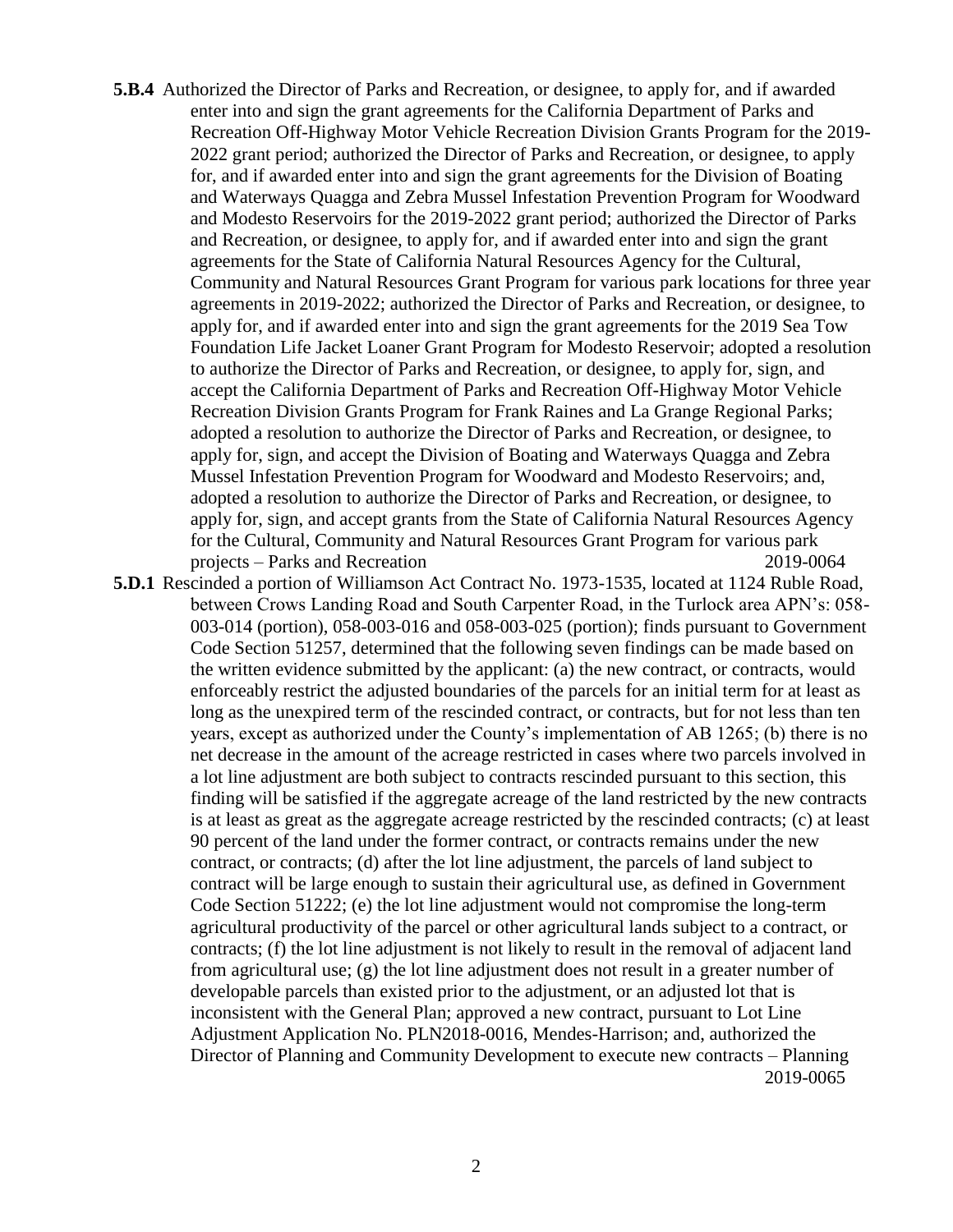- **5.D.2** Adopted the recommended decision of the Nuisance Abatement Hearing Board regarding the cost accounting to abate the nuisance at  $5301$  9<sup>th</sup> Street, Keyes, CA, 95328, DNB2017-0004, as set forth in Attachment 1, of the agenda item; and, authorized the recovery of costs associated with the abatement of the property as a lien by special assessment and directed the Treasurer/Tax Collector, or her designee, to record the lien amount on the assessment roll – Planning 2019-0066
- **5.D.3** Adopted the recommended decision of the Nuisance Abatement Hearing Board regarding the cost accounting to abate the nuisance at 5631 Terminal Avenue, Riverbank, CA, 95367, DNB2016-0004, as set forth in Attachment 1, of the agenda item; and, authorized the recovery of costs associated with the abatement of the property as a lien by special assessment and directed the Treasurer/Tax Collector, or her designee, to record the lien amount on the assessment roll – Planning 2019-0067

Chiesa/Olsen unan. **7.1** Accepted staff report regarding the Mountain Valley Emergency Medical Services Agency (MVEMSA) RFP for 9-1-1 Emergency Ambulance Response and Transport Services; **amended** the item to direct staff to encourage proposers to the RFP to add a component for rural volunteer fire agency assistance, and to modify Section 2.1.D(2) of the RFP to ensure there is no prohibition for proposers to hire outside consultants to assist them through the RFP process, and; approved the MVEMSA RFP as amended for 9-1-1 Emergency Advanced Life Support and Basic Life Support Ambulance Services in Stanislaus County; set a public hearing on 02/26/2019 to consider proposed revision to exclusive operating area for ground ambulance service; authorized the Clerk of the Board to publish a notice of public hearing as required by law; and, accepted the update from MVEMSA regarding cumulative response compliance by EMS providers for August 2018 and November 2018 – HSA

**Corr 1** Referred to the Clerk-Recorder and Registrar of Voters, a resolution from the Paradise School District requesting the change of their governing board member elections from odd-numbered to evennumbered years.

**Corr 2** Acknowledged receipt of claims and referred to the CEO-Risk Management Division the following claims: Alejandra Garibay Castaneda; Ernest Gray Jr. through his GAL Ernest Gray; Ernest Gray; and, Aliza Gray though GAL Ernest Gray.

Supervisor DeMartini noted that at the last Retirement Board meeting (StanCERA) they voted to lower the assumed rate of return from 7.25% to 7% and lowered the inflation rate assumption from 3% to 2.75%.

Prior to adjourning into Closed Session an opportunity was given to the public to address matters listed under Closed Session.

Adjourned to closed session at 10:44 a.m. for Conference with Legal Counsel - Existing Litigation: One Case: Barbara Guzman, et al. v. County of Stanislaus, et al., Stanislaus County Superior Court Case No. CV 18-000021. Government Code Section 54956.9 (d)(1). Conference with Legal Counsel - Significant Exposure to Litigation: One matter. Government Code Section 54956.9 (d)(2).

Adjourned at 12:11 p.m.

ATTESTED: ELIZABETH A. KING, Clerk of the Board of Supervisors of the County of Stanislaus State of California